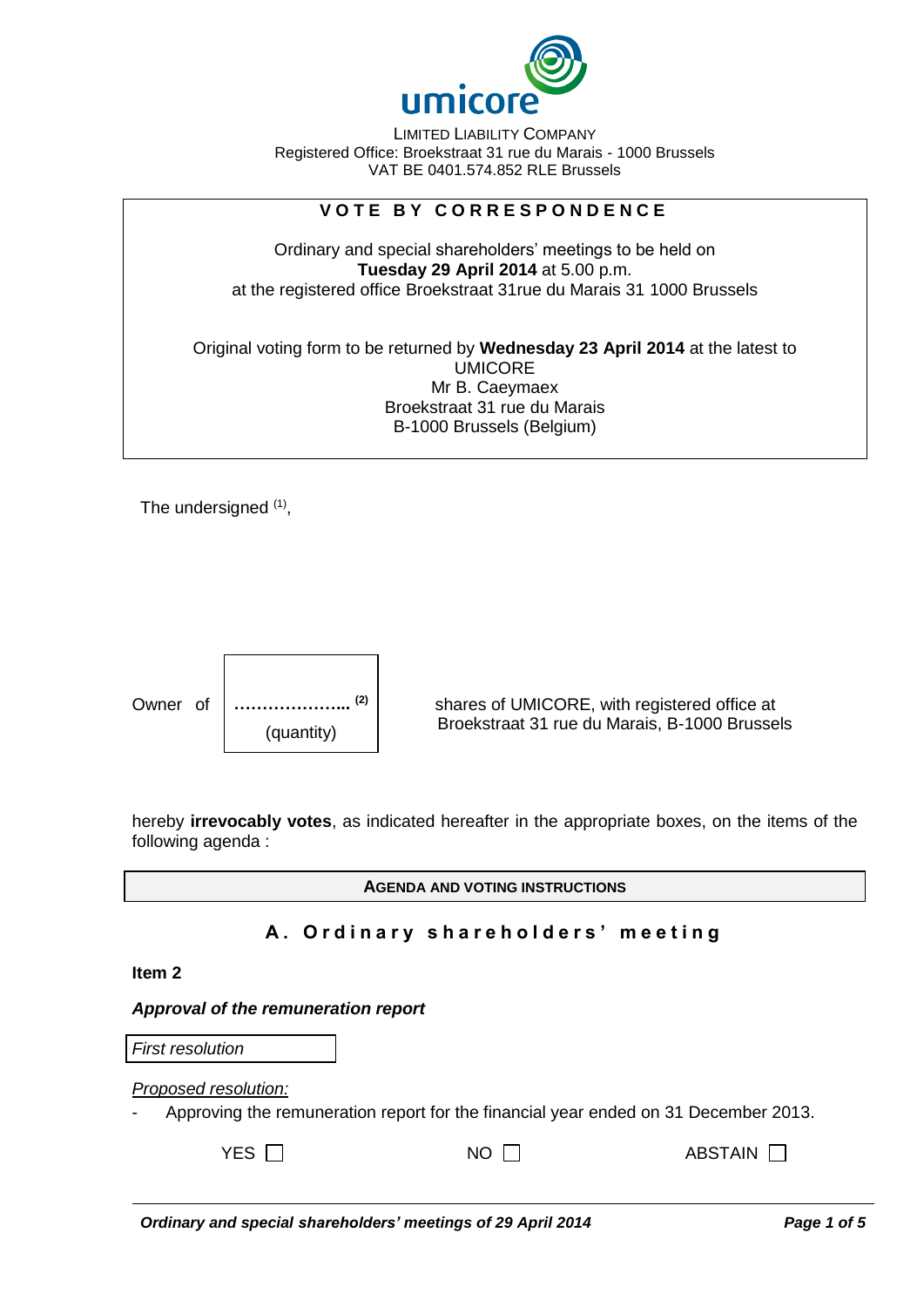

#### **Item 3**

## *Approval of the statutory annual accounts of the company for the financial year ended on 31 December 2013 including the proposed allocation of the result*

*Second resolution*

### *Proposed resolution:*

- Approving the statutory annual accounts for the financial year ended on 31 December 2013 showing a profit for the financial year in the amount of EUR 87,990,164.22.
- Taking into account:

|     | (1) the profit of the 2013 financial year:                                                                       | EUR . 87,990,164.22 |
|-----|------------------------------------------------------------------------------------------------------------------|---------------------|
| (2) | the profit carried forward from<br>the previous financial year:                                                  | EUR 515,787,766.68  |
| (3) | the allocations to and releases from the unavailable<br>reserve related to the 2013 movements in the own shares: | EUR -77,904,694.10  |
|     | (4) the interim dividend paid out in September 2013:                                                             | EUR -55,495,044.50  |
|     | the result to be appropriated stands at                                                                          | EUR 470,378,192.30  |

Approving the proposed appropriation of the result including the payment of a gross dividend of EUR 1.00 per share (\*). Taking into account the gross interim dividend of EUR 0.50 per share paid in September 2013, a balance gross amount of EUR 0.50 per share (\*) will be paid on Wednesday 7 May 2014.

*(\*) The actual gross dividend amount (and, subsequently, the balance amount) per share may fluctuate depending on possible changes in the number of own shares held by the company between Tuesday 29 April 2014 (i.e. the date of the ordinary shareholders' meeting) and Wednesday 30 April 2014 at Euronext Brussels closing time (i.e. the date entitling the holder of Umicore shares to the dividend (balance) relating to financial year 2013). The own shares are not entitled to a dividend.*

| YES $\Box$                                     | NO. | <b>ABSTAIN</b>                                                                            |
|------------------------------------------------|-----|-------------------------------------------------------------------------------------------|
| Item 5                                         |     |                                                                                           |
| <b>Discharge to the directors</b>              |     |                                                                                           |
| Third resolution                               |     |                                                                                           |
| <b>Proposed resolution:</b><br>financial year. |     | Granting discharge to the directors for the performance of their mandate during the 2013  |
| YES $\Box$                                     | NO  | ABSTAIN                                                                                   |
| Item 6                                         |     |                                                                                           |
| Discharge to the statutory auditor             |     |                                                                                           |
| <b>Fourth resolution</b>                       |     |                                                                                           |
| Proposed resolution:                           |     |                                                                                           |
| 2013 financial year.                           |     | Granting discharge to the statutory auditor for the performance of its mandate during the |
| YES $\Gamma$                                   | NO  | ABSTAIN                                                                                   |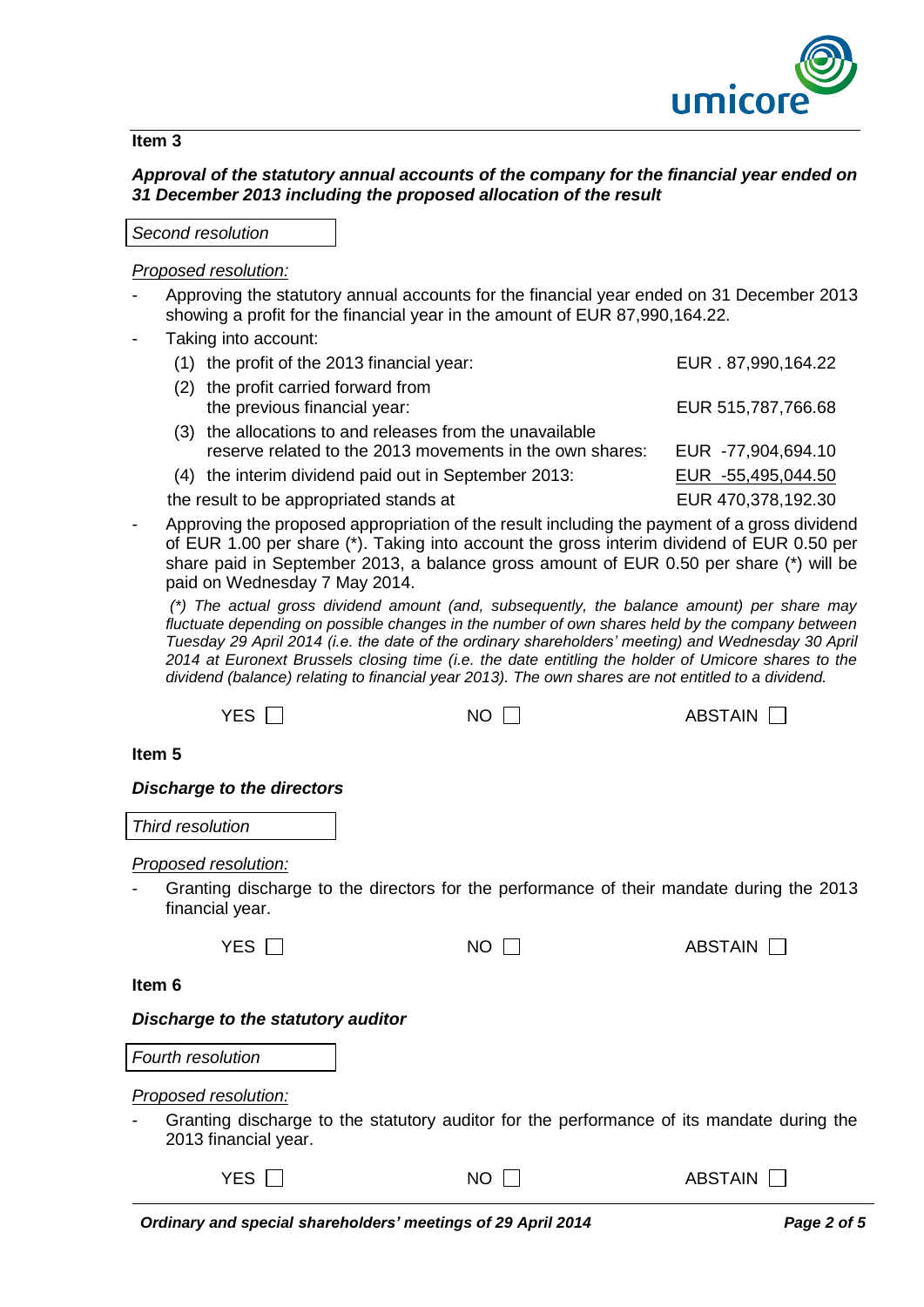

#### **Item 7**

#### *Board composition and remuneration*

| <b>Fifth resolution</b>                                      |                                                                                                                                                     |                |
|--------------------------------------------------------------|-----------------------------------------------------------------------------------------------------------------------------------------------------|----------------|
| Proposed resolution:                                         | Re-electing Mrs Ines Kolmsee as independent director for a period of three years expiring at<br>the end of the 2017 ordinary shareholders' meeting. |                |
| YES $\Box$                                                   | <b>NO</b>                                                                                                                                           | <b>ABSTAIN</b> |
| Sixth resolution                                             |                                                                                                                                                     |                |
| Proposed resolution:<br>2015 ordinary shareholders' meeting. | Re-electing Mr Uwe-Ernst Bufe as director for a period of one year expiring at the end of the                                                       |                |
| YES                                                          | <b>NO</b>                                                                                                                                           | <b>ABSTAIN</b> |
| Seventh resolution                                           |                                                                                                                                                     |                |
| Proposed resolution:<br>2015 ordinary shareholders' meeting. | Re-electing Mr Arnoud de Pret as director for a period of one year expiring at the end of the                                                       |                |
| YES                                                          | $NO$ $\Box$                                                                                                                                         | ABSTAIN        |
| Eighth resolution                                            |                                                                                                                                                     |                |
| Proposed resolution:                                         | Re-electing Mr Jonathan Oppenheimer as director for a period of three years expiring at the<br>end of the 2017 ordinary shareholders' meeting.      |                |
| YES $\Box$                                                   | $NO$ $\Box$                                                                                                                                         | ABSTAIN $\Box$ |
| Ninth resolution                                             |                                                                                                                                                     |                |
| Proposed resolution:                                         |                                                                                                                                                     |                |
|                                                              | Approving the board members' remuneration proposed for the financial year 2014 consisting                                                           |                |

- of:
- at the level of the board of directors: (1) a fixed fee of EUR 40,000 for the chairman and EUR 20,000 for each non-executive director, (2) a fee per attended meeting of EUR 5,000 for the chairman and EUR 2,500 for each non-executive director, and (3) by way of additional fixed remuneration, a grant of 1,000 Umicore shares to the chairman and 500 Umicore shares to each non-executive director;
- at the level of the audit committee: (1) a fixed fee of EUR 10,000 for the chairman of the committee and EUR 5,000 for each other member, and (2) a fee per attended meeting of EUR 5,000 for the chairman and EUR 3,000 for each other member;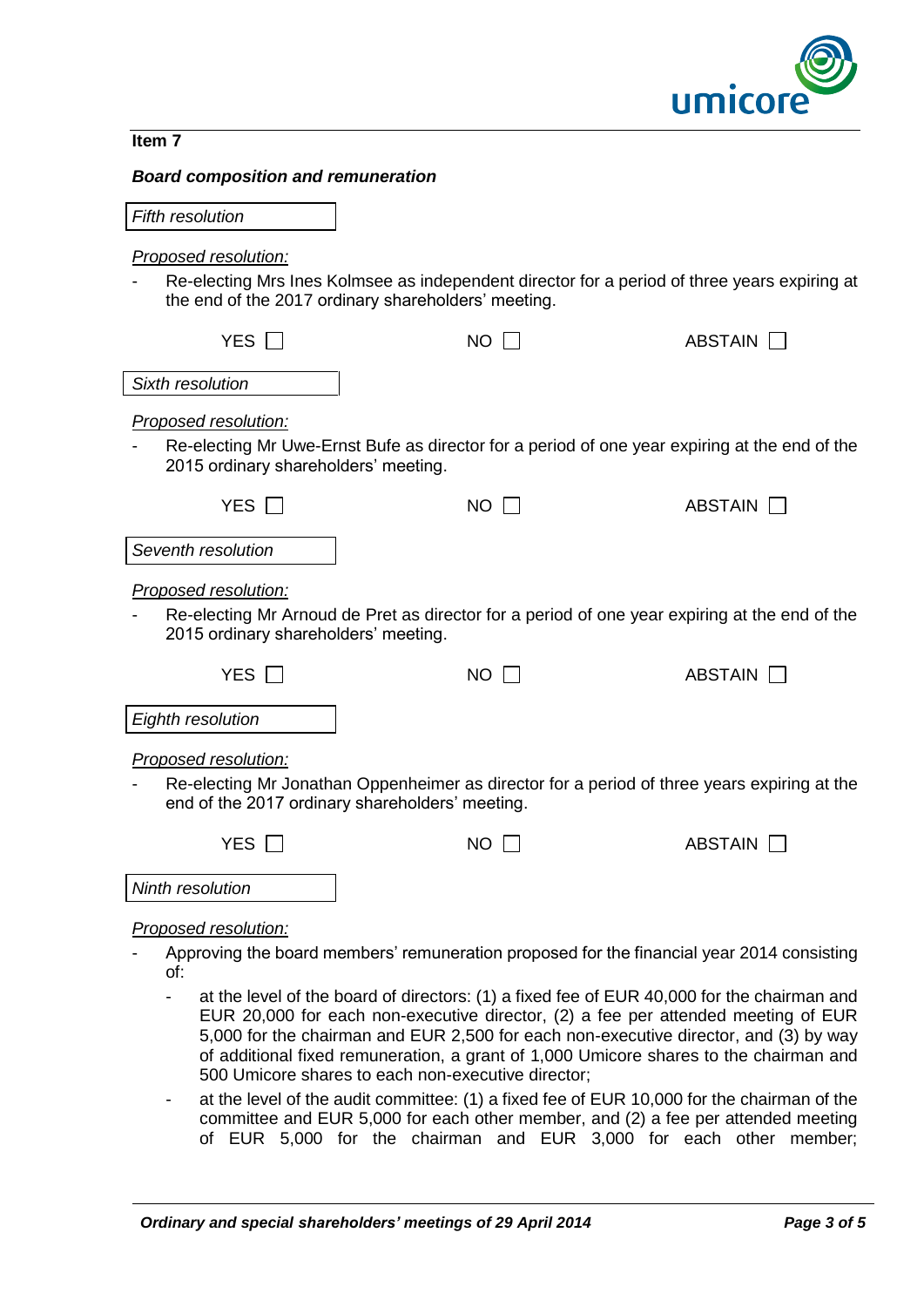

| at the level of the nomination and remuneration committee: a fee per attended meeting<br>of EUR 5,000 for the chairman of the committee and EUR 3,000 for each other member.                                                                                                                                                                                                                                                                                                                                                                                                                                                                                                                                                                     |             |                                                                                                                                                                                          |
|--------------------------------------------------------------------------------------------------------------------------------------------------------------------------------------------------------------------------------------------------------------------------------------------------------------------------------------------------------------------------------------------------------------------------------------------------------------------------------------------------------------------------------------------------------------------------------------------------------------------------------------------------------------------------------------------------------------------------------------------------|-------------|------------------------------------------------------------------------------------------------------------------------------------------------------------------------------------------|
| YES $\Box$                                                                                                                                                                                                                                                                                                                                                                                                                                                                                                                                                                                                                                                                                                                                       | $NO$ $\Box$ | ABSTAIN                                                                                                                                                                                  |
| Item <sub>8</sub>                                                                                                                                                                                                                                                                                                                                                                                                                                                                                                                                                                                                                                                                                                                                |             |                                                                                                                                                                                          |
| Re-election of the statutory auditor and remuneration                                                                                                                                                                                                                                                                                                                                                                                                                                                                                                                                                                                                                                                                                            |             |                                                                                                                                                                                          |
| <b>Tenth resolution</b>                                                                                                                                                                                                                                                                                                                                                                                                                                                                                                                                                                                                                                                                                                                          |             |                                                                                                                                                                                          |
| Proposed resolution:<br>On motion by the board of directors, acting upon recommendation of the audit committee and<br>upon nomination by the works' council, the shareholders' meeting resolves to renew the<br>mandate of the statutory auditor, PricewaterhouseCoopers BCVBA/SCCRL, with registered<br>office at 1932 Sint-Stevens-Woluwe, Woluwe Garden, Woluwedal 18, which expires today,<br>for a duration of three years, up to and including the ordinary shareholders' meeting of 2017.<br>The statutory auditor will be represented by the BVBA/SPRL Marc Daelman, represented by<br>Mr Marc Daelman and is entrusted with the audit of the statutory and the consolidated annual<br>accounts.<br>YES $\Box$<br><b>NO</b><br>ABSTAIN I |             |                                                                                                                                                                                          |
| Eleventh resolution                                                                                                                                                                                                                                                                                                                                                                                                                                                                                                                                                                                                                                                                                                                              |             |                                                                                                                                                                                          |
| Proposed resolution:                                                                                                                                                                                                                                                                                                                                                                                                                                                                                                                                                                                                                                                                                                                             |             | The shareholders' meeting resolves to fix the annual remuneration of the statutory auditor for<br>the financial years 2014 through 2016 at EUR 484,750. This amount will be indexed each |

year based on the evolution of the consumer price index (health index).